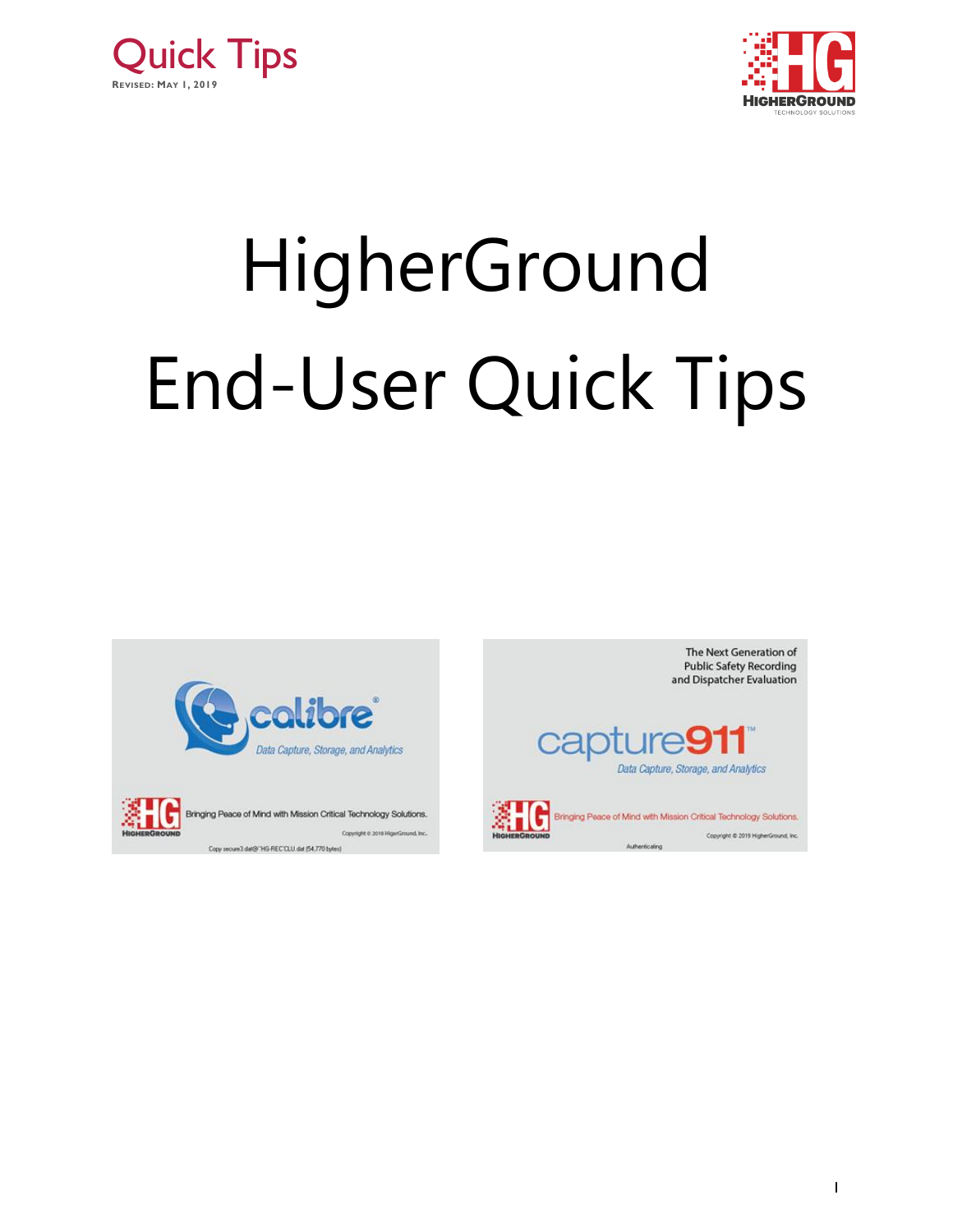



## **Table of Contents**

<span id="page-1-0"></span>

| Adding a Tag/Tags to a Recording (see Manage: Configuring Tag Icons) 5 |  |
|------------------------------------------------------------------------|--|
|                                                                        |  |
|                                                                        |  |
|                                                                        |  |
|                                                                        |  |
|                                                                        |  |
|                                                                        |  |
|                                                                        |  |
|                                                                        |  |
|                                                                        |  |
|                                                                        |  |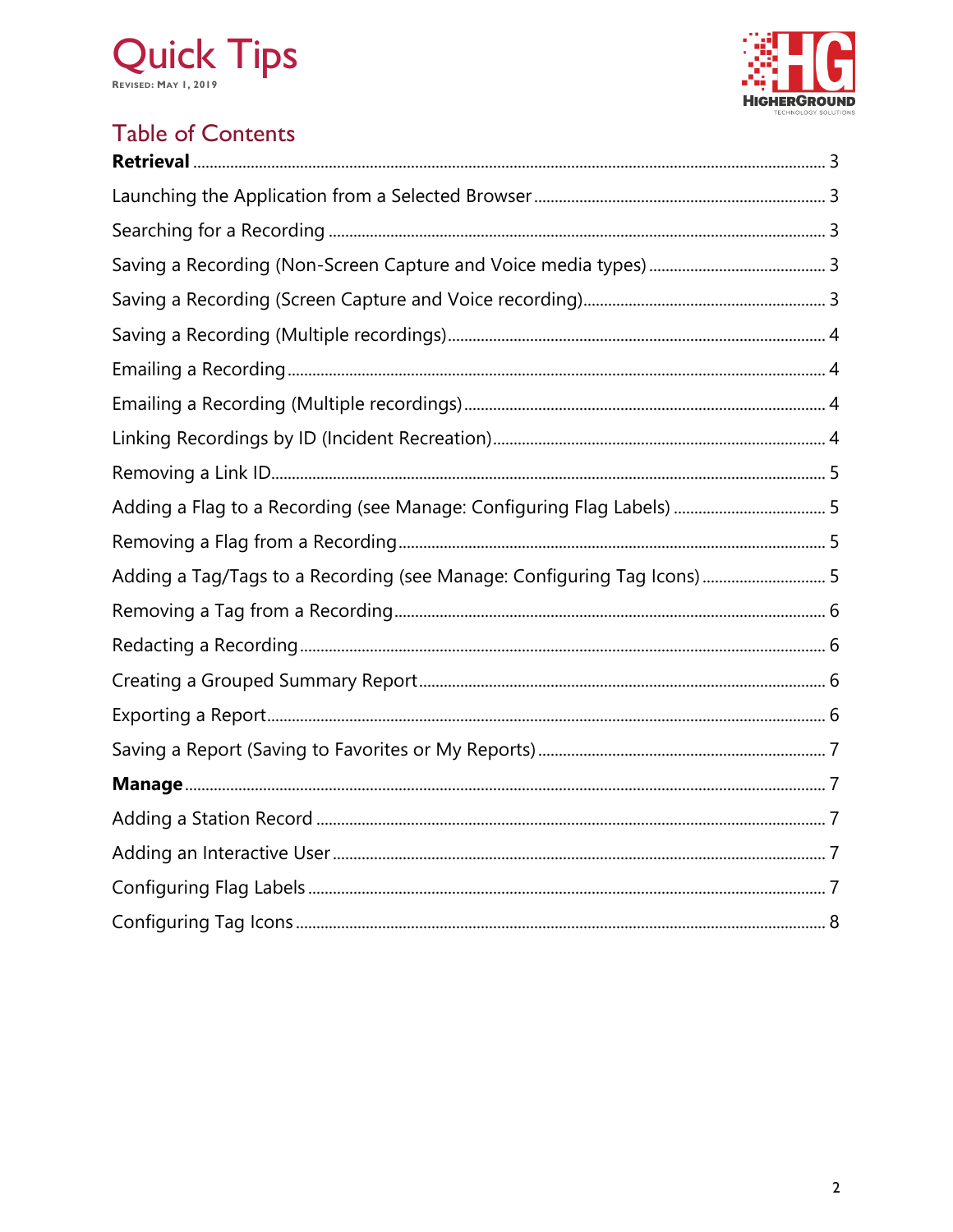



## Retrieval

<span id="page-2-0"></span>Launching the Application from a Selected Browser

- 1. Select a Windows browser.
- 2. In the address bar, type<https://yourhighergroundservername/wbi> then click Enter.
- 3. Log in using your HigherGround username/password provisioned in HG Manage.
- 4. Save the URL address to the browser bookmark/favorites list.

#### <span id="page-2-1"></span>Searching for a Recording

- 1. Click the Search button to open the Search Pane.
- 2. From the Date/Time filter, click the On button.
- 3. Click the calendar picker icon and enter the date of the recording; and click the two clock picker icons to enter the time range of the recording.

| 6/7/2019 |          |  |
|----------|----------|--|
| 08:30 AM | 09:00 AM |  |

- 4. Modify the filter settings on any filter that will narrow the search (Duration, Station Name, etc.).
- 5. Click the Refresh Grid button to launch and display the search results.

<span id="page-2-2"></span>Saving a Recording (Non-Screen Capture and Voice media types)

- 1. Select the recording.
- 2. Click the Save Selected Media action button.



- 3. Enter a ZIP file name.
- 4. Click OK.
- 5. From the download folder, save the ZIP folder to the desired location.

<span id="page-2-3"></span>Saving a Recording (Screen Capture and Voice recording)

- 1. Select the recording.
- 2. Click the Save Selected Media action button.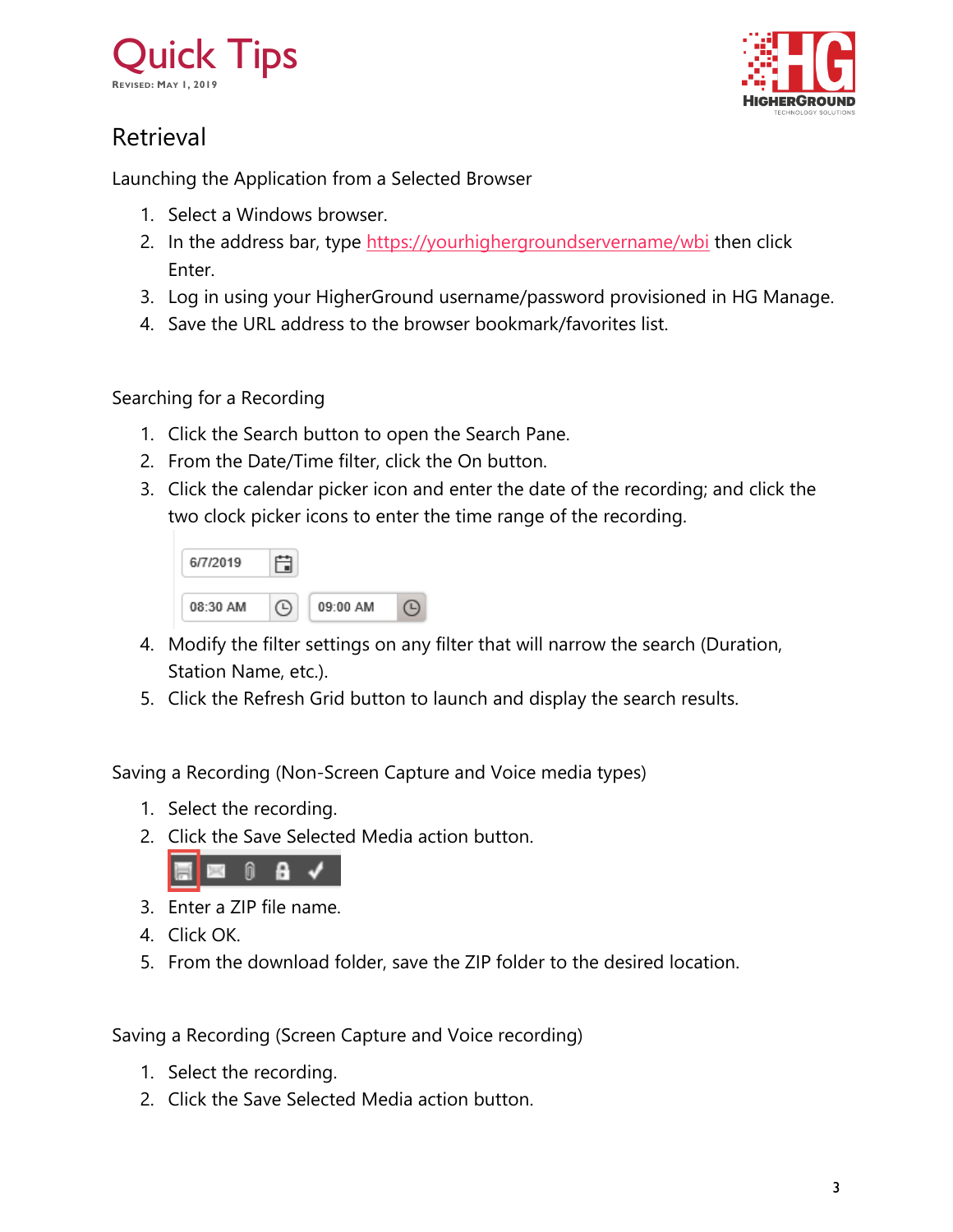



- 3. Select Save Selected Media as MP4.
- 4. Enter a ZIP file name.
- 5. Click OK.
- 6. From the download folder, save the ZIP folder to the desired location.

<span id="page-3-0"></span>Saving a Recording (Multiple recordings)

- 1. Using keyboard Ctrl or Shift keys, select the recordings.
- 2. Click the Save Selected Media action button.
- 3. Select a processing option (audio recordings only).
- 4. Enter a ZIP file name.
- 5. Click OK.
- 6. From the download folder, save the ZIP folder to the desired location.

<span id="page-3-1"></span>Emailing a Recording (Note: Local exchange server may have attachment file size limits)

- 1. Select the recording.
- 2. Click the Email action button.



- 3. Enter a ZIP file name.
- 4. Enter the send settings for the email.
- 5. Click OK.

<span id="page-3-2"></span>Emailing a Recording (Multiple recordings) (Note: Local exchange server may have attachment file limits)

- 1. Using keyboard Ctrl or Shift keys, select the recordings.
- 2. Click the Email action button.
- 3. Select a processing option (audio recordings only).
- 4. Enter a ZIP file name.
- 5. Enter the send settings for the email.
- 6. Click OK.

<span id="page-3-3"></span>Linking Recordings by ID (Incident Recreation)

1. Search, display and select the incident recordings.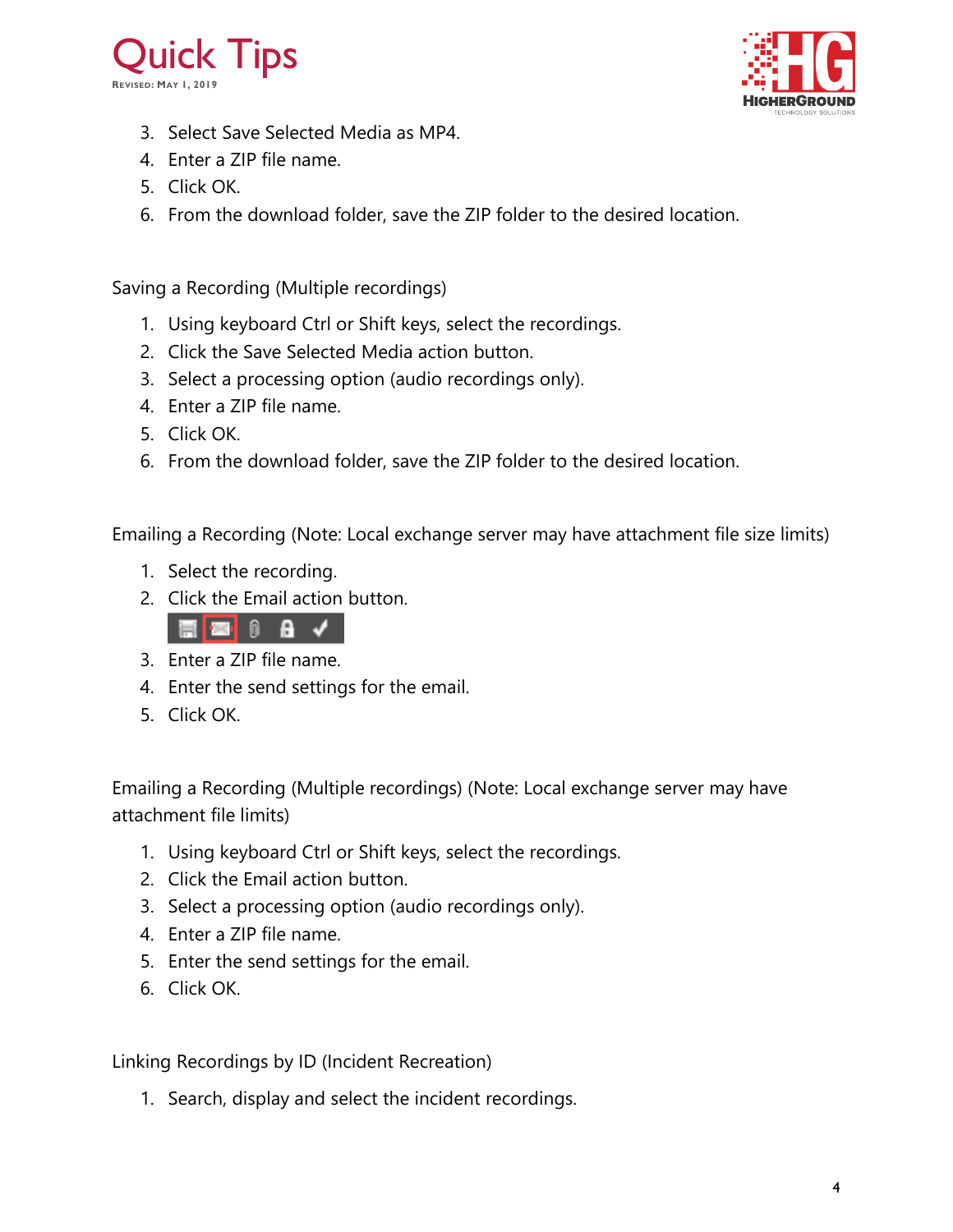



- 2. From the Grid menu, select Assign a Link ID to Selected Items.
- 3. Assign a numeric value in the Link ID field.
- 4. Click Assign.

<span id="page-4-0"></span>Removing a Link ID

- 1. Select the linked recording/recordings.
- 2. From the Grid menu, select Assign a Link ID to Selected Items.
- 3. Assign a zero in the Link ID field.
- 4. Click Assign.

<span id="page-4-1"></span>Adding a Flag to a Recording (see Manage: Configuring Flag Labels)

- 1. Select the recording/recordings.
- 2. From the Grid menu, select Add/Remove Flags for Interaction.
- 3. Select the appropriate flag/flags.
- 4. Click OK.

<span id="page-4-2"></span>Removing a Flag from a Recording

- 1. Select the flagged recording/recordings.
- 2. From the Grid menu, select Add/Remove Flags for Interaction.
- 3. Click the Remove Flags button.
- 4. Select the flag labels.
- 5. Click OK.

<span id="page-4-3"></span>Adding a Tag/Tags to a Recording (see Manage: Configuring Tag Icons)

- 1. Select the recording.
- 2. Place the playback slider bar at the desired tagging location of the recording (multiple tags can be attached to the recording).
- 3. From the Grid menu, select Tag Recording at Current Playback Position.
- 4. From the Tag Icon drop down, select the appropriate tag icon.
- 5. (Optional) Using Windows Text to Speech Voice Synthesizer, check Spoken Tag, and type an appropriate notation in the Tag Notation field.
- 6. Click OK.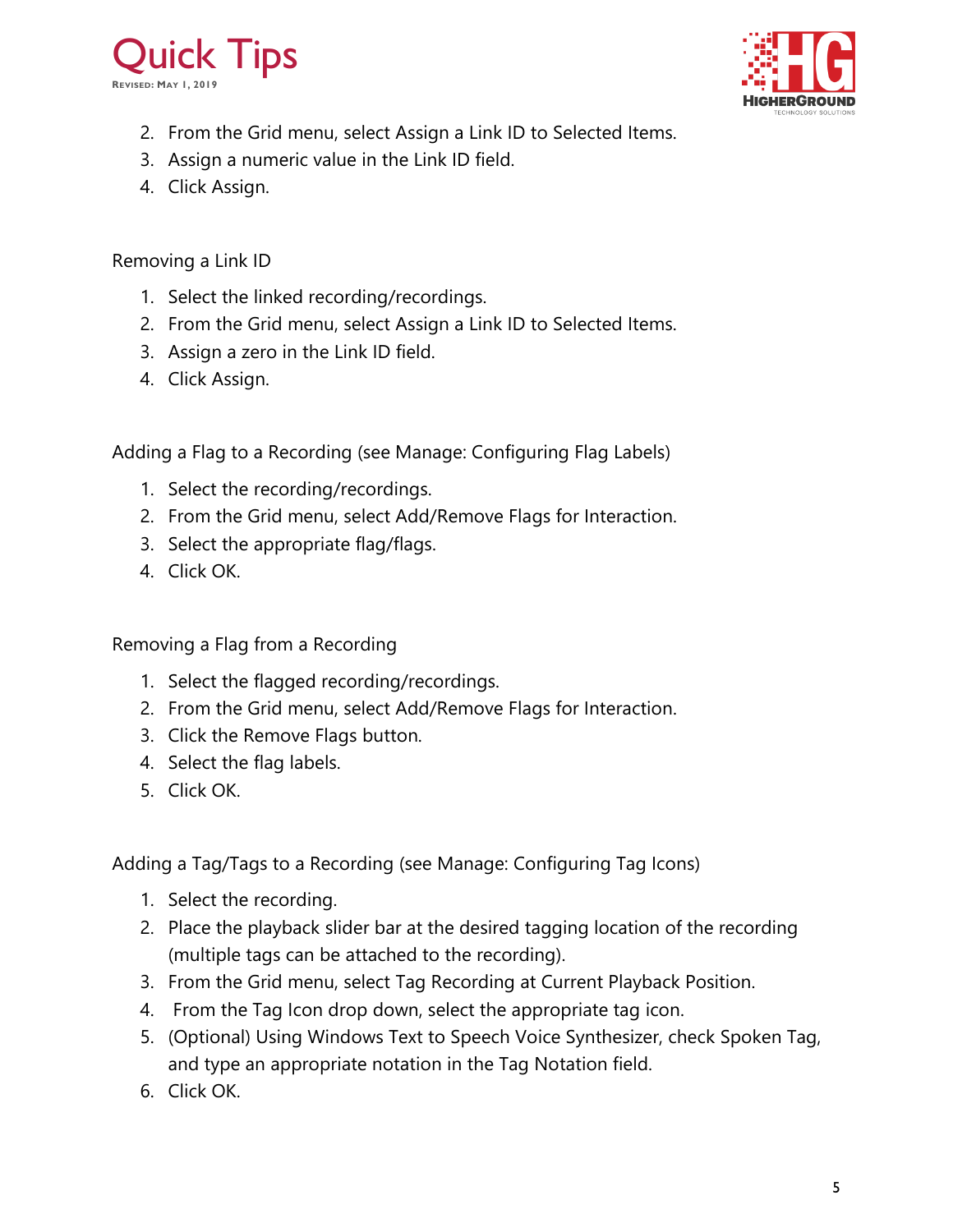



<span id="page-5-0"></span>Removing a Tag from a Recording

- 1. Select the tagged recording.
- 2. Mouse-over and left-click on the tag icon.
- 3. Select Delete this tag.

#### <span id="page-5-1"></span>Redacting a Recording

- 1. Select the recording.
- 2. From the Grid menu, select Redact Selected Recording.
- 3. Listen to the recording.
- 4. Place the playback slider bar at the beginning of the redaction section and click Mark Start.
- 5. Place the playback slider bar at the end of the redaction section and click Mark End.
- 6. Select Silence, Tone or Pitch to fill the redaction space.
- 7. Click the Preview button to On.
- 8. Click New to redact another section of the same recording.
- 9. Repeat steps 4 and 5.

<span id="page-5-2"></span>Creating a Grouped Summary Report

- 1. In the Search Pane, select the desired report Date Time filter.
- 2. In the Interactions Grid, drag and drop the desired grouping column header in the area identifying Drag a column header and drop it here to group by that column.
- 3. Repeat step 2 for sub-grouping.

#### <span id="page-5-3"></span>Exporting a Report

- 1. From the File menu, select Export Report.
- 2. Select the file type from the Export Report As dropdown menu.
- 3. Name the report in the Report Filename field.
- 4. Click Export.
- 5. Open or Save the report from the Download folder.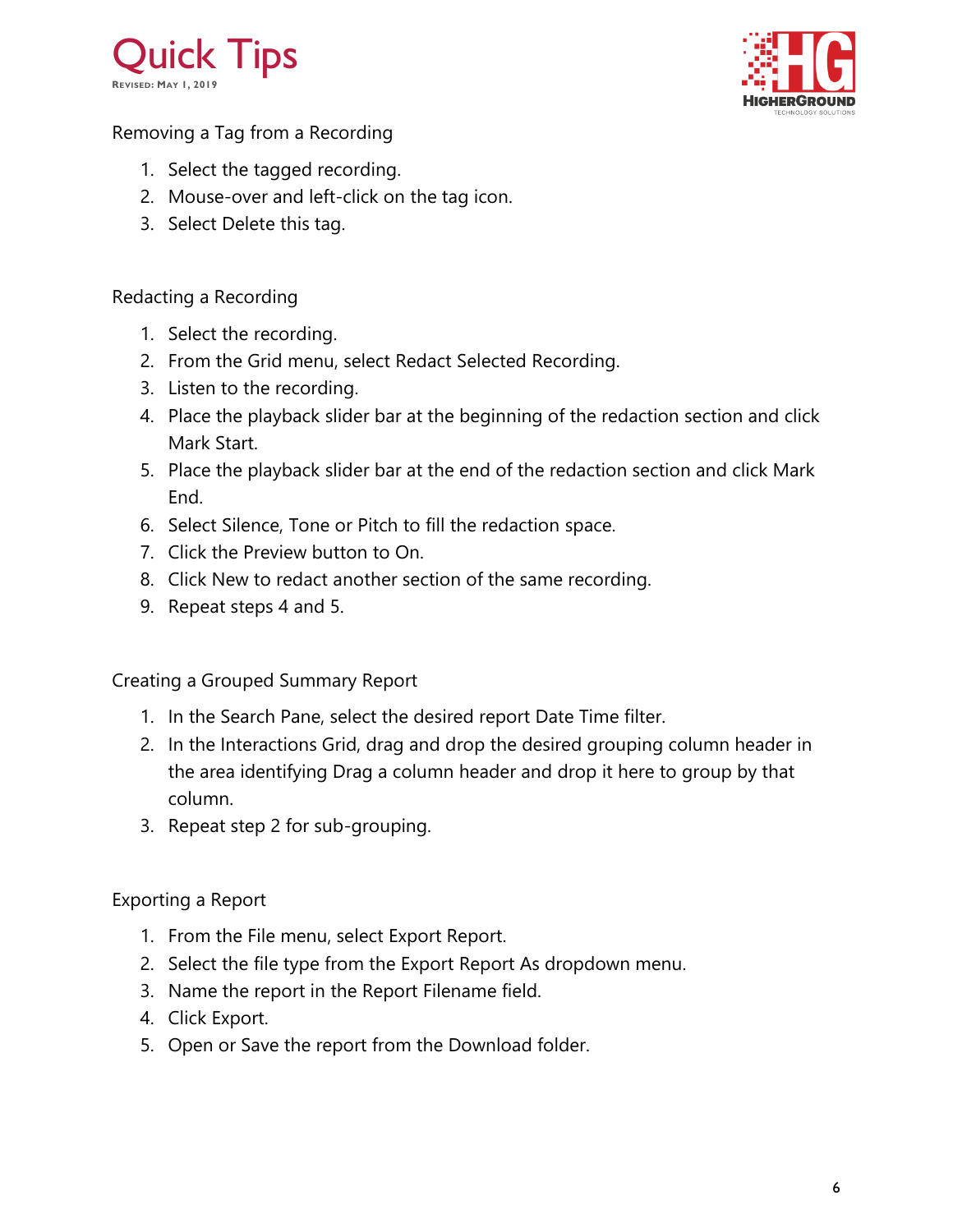



<span id="page-6-0"></span>Saving a Report (Saving to Favorites or My Reports)

- 1. For all user access, select Save Current Report to Favorites from the Favorites menu. For individual user access, select Save Current Report to My Reports from the My Reports menu.
- 2. Enter a name for the report.
- 3. Click Submit.

### <span id="page-6-1"></span>Manage

<span id="page-6-2"></span>Adding a Station Record

- 1. Open Manage from the Retrieval Run menu, or the Manage tab.
- 2. From the Utility menu, select Station Utility.
- 3. Enter a Station number in the Station No. field.
- 4. Enter a Station Name in the Station Name field.
- 5. Enter a Start Date in the Start Date field (dd/mm/yyyy).
- 6. From the Division/Department picker, assign a Division/Department.
- 7. Click Save.
- 8. Click Home.

<span id="page-6-3"></span>Adding an Interactive User

- 1. From the User/Channel table, click the Add button.
- 2. In the Identification section, edit the new user name in the User Name field.
- 3. Click the Picker button and select the Station Utility record for the new user.
- 4. In the Security section, assign the proper User Level and Admin Type to the user.
- 5. In the Retrieval section, assign the permissions for Retrieval access.
- 6. In the Permissions section, assign specific feature permissions.
- 7. In the Recording section, assign specific recording abilities.
- 8. In the Screen Capture section, assign screen capture settings.
- 9. Click Save.
- 10. Click Home.

#### <span id="page-6-4"></span>Configuring Flag Labels

1. From the Settings menu, select the Recording Flags option.